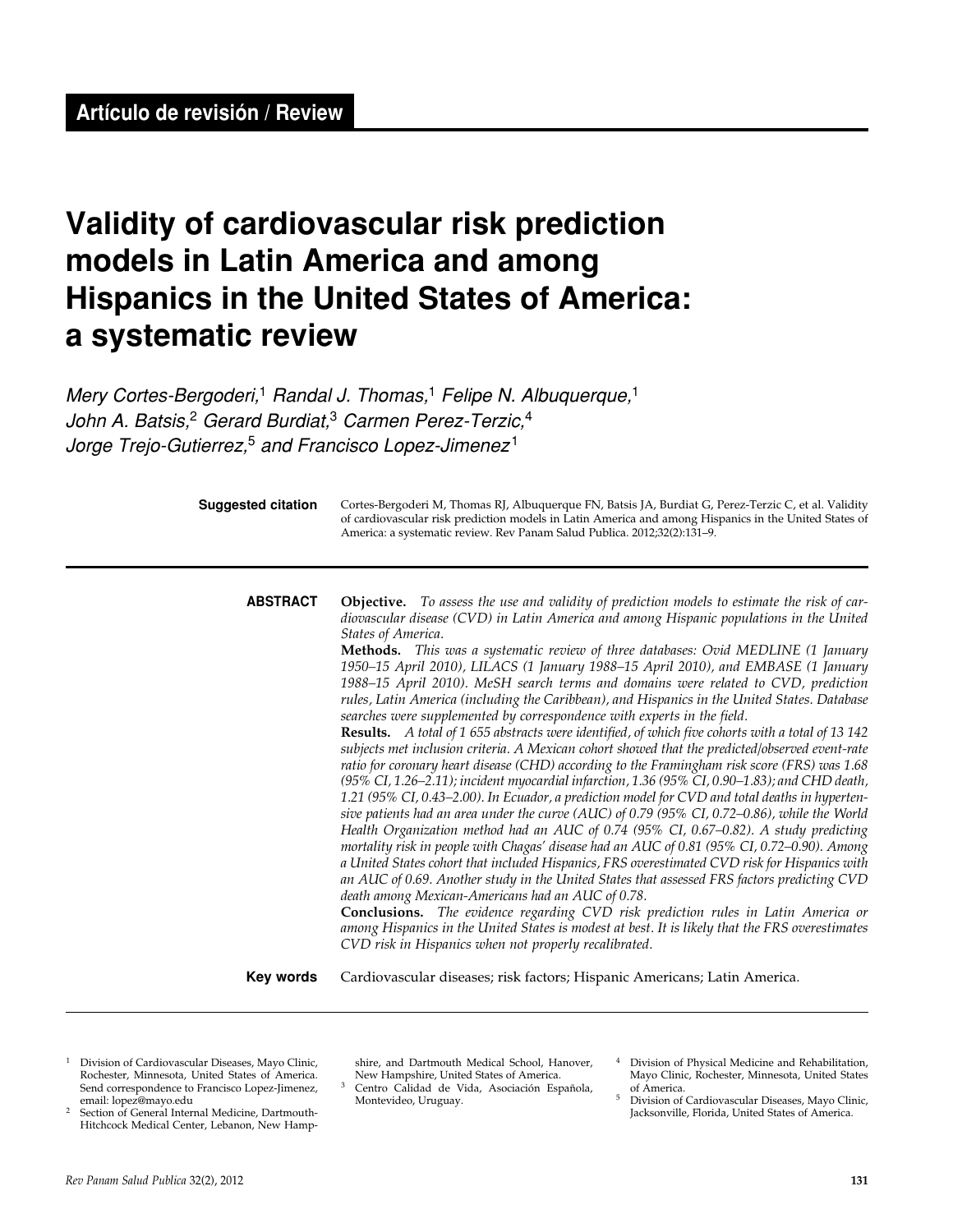In 2010, Latin America, including the Caribbean, had a combined population of approximately 600 million people; while another 40 million Hispanics constituted the largest minority (16%) in the United States (1).

According to the World Health Organization (WHO), about 25% of all annual deaths in Latin America are due to cardiovascular diseases (CVD) (2, 3). Cardiovascular risk factors, including obesity, hypertension, hypercholesterolemia, diabetes mellitus, and tobacco use are highly prevalent in Latin America and contribute to three-fourths of its CVD cases (4). The prevalence of most, if not all, of these factors has been steadily increasing in recent years in Latin America, and the trend is expected to continue (3).

Data regarding CVD burden and trends among Hispanics living in the United States is also alarming and represents the most likely cause of death among this population (5), about 31% of all deaths (6). The prevalence of heart disease is 8.1% in Hispanics and 12.1% in Caucasians (7) and the prevalence of obesity (8), diabetes mellitus, hypertension, and dyslipidemia, is generally higher among Hispanics than Caucasians (7, 9).

Estimation of CVD risk using prediction models is considered of high importance to public health since it can aid clinical decision-making, guide therapy, and make interventions more cost effective. It may also help direct public policy when measuring risk trends at the population level (10). In the last few decades, several cardiovascular risk prediction models have been created and introduced worldwide.

The Framingham risk score (FRS) was the first of such tools and is arguably the most commonly used model for calculating 10-year risk for CVD events in the world. The FRS has been validated and recalibrated in several different populations, including Australia, China, Japan, New Zealand, Spain, and the United States (11–14). These studies have shown that the FRS may overestimate CVD risk in some populations and underestimate it in others. Some other prediction models include the Prospective Cardiovascular Munster Heart Study (PROCAM) (15), the Reynolds score (16), and the Systematic Coronary Risk Evaluation system (SCORE) (17).

The aim of this study was to assess the use and validity of CVD risk prediction models in Latin America and the Caribbean and among Hispanic populations in the United States through a systematic review of the literature from 1950–2010.

## **Materials and METHODS**

#### **Selection criteria and search strategies**

A systematic review of the literature was undertaken. The predefined inclusion criteria for the analysis were two: the study was carried out in one or more countries in Latin America or the Caribbean or among a Hispanic population in the United States; and the study involved the creation or validation of a cardiovascular risk prediction model.

Three databases were searched: Ovid MEDLINE® (Ovid Technologies, Inc., New York City, United States); LILACS (Latin American and Caribbean Center on Health Sciences Information, São Paulo, Brazil); and Embase™ (Elsevier, B.V., Amsterdam, The Netherlands). Ovid MEDLINE was searched from 1 January 1950–15 April 2010; and both the LILACS and Embase databases were searched from 1 January 1988–15 April 2010.

To identify studies that evaluate prediction models and Latin America or the Caribbean, the search employed MeSH® terms (National Library of Medicine, Washington, DC, United States) for the following domains and their combinations using the commands "*and*" and "*or*": (1) Cardiovascular (cardiovascular diseases *or* myocardial infarction *or* coronary heart disease *or* coronary artery disease *or* angina *or* atherosclerosis); *and* (2) Prediction rule (Framingham score *or* PROCAM *or* ASSIGN *or* QRISK1 *or* QRISK2 *or* SCORE *or* Reynolds Score *or* calibration *or* validation *or* risk score *or* prediction rule); *and* (3) Latin America *or* South America *or* Central America *or*  Caribbean *or* Caribe *or* a Country Name (i.e., Argentina, Belize, Bolivia, Brazil, Chile, Colombia, Costa Rica, Cuba, Dominica, Dominican Republic, Ecuador, El Salvador, Falkland Islands, French Guiana, Guadeloupe, Guatemala, Guyana, Haiti, Honduras, Martinique, Mexico, Nicaragua, Panama, Paraguay, Peru, Puerto Rico, Saint Bartholomey, Saint Lucia, Saint Martin, Suriname, Uruguay, or Venezuela).

To identify studies that evaluate prediction models among Hispanic populations in the United States, the search criteria were applied to the same three databases for the identical time period using the following: (1) Cardiovascular (cardiovascular disease *or* myocardial infarction *or* coronary heart disease *or* coronary artery disease *or* angina *or* atherosclerosis), *and* (2) the MeSH term "Hispanic Americans," as well as Hispanic ethnicity words (Latino *or* Hispanic *or* Mexican American *or* Puerto Rican American *or* Dominican American *or* Cuban American), *and* (3) Prediction rules (Framingham risk score *or* PROCAM *or* Reynolds score).

In addition, to minimize publication bias, cross-references were sought and 17 global experts in epidemiology and CVD prediction rules were consulted via email to identify any unpublished studies.

Two reviewers, MCB and FA, then independently screened the studies based on the information included in the titles and abstracts, and excluded those that were unrelated to the primary aim of the project. Agreement between reviewers was assessed using chance-adjusted kappa statistics. Disagreements were resolved by discussion and consensus. Studies considered as publications that would likely meet all the criteria were read in full by two of the researchers to determine final eligibility.

The following predefined variables of interest measured the prognostic performance and were used to compare prediction rules: area under the receiver operating characteristic curve (AUC), ratio of predicted/observed event rates, sensitivity and specificity, and diagnostic accuracy. To assess the methodological quality of the studies included, key components were evaluated that correlate with internal and external validity of studies assessing risk scores. These components included sample characteristics, generalizability, and length of follow up, ascertainment and validation of a new risk score in a subset of the sample, and use of standard statistics to report prognostic performances like C-statistics or AUC. There was no attempt in this study to create a quality score.

# **RESULTS**

#### **Studies selected**

The search strategy and number of studies identified in each step are displayed in Figure 1. In all, five studies were identified as validating a cardiovascular risk prediction model: three cohort studies in Latin America/the Ca-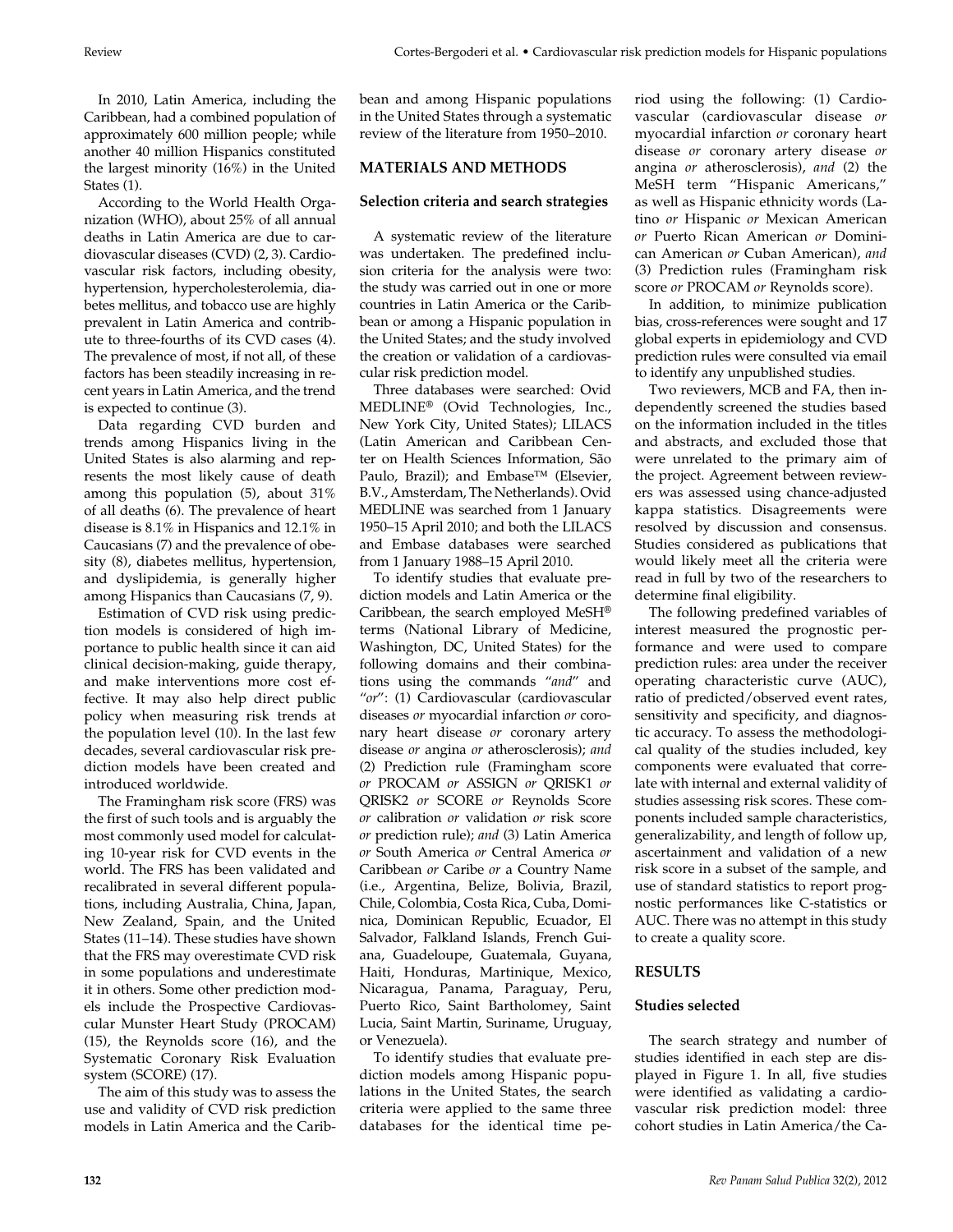

ribbean and two among Hispanic populations in United States (Annex 1). The total number of participants in the identified cohorts was 13 142, ranging from 424–8 713 individuals in each. The age range of the subjects was 18–64 years. There was significant heterogeneity in the way the validity of risk scores was reported. General characteristics of the selected studies are shown in Annex 1.

Jimenez-Corona and colleagues (18) assessed the applicability of the FRS equations to calculate total coronary heart disease (CHD), incident myocardial infarction, and CHD death in a Mexican population using different formulas from the Framingham study. They observed that the FRS overestimated the risk when comparing observed to predicted incidence. The number of total CHD events using the formula suggested by Wilson and colleagues (19) for both sexes was 58 observed cases versus 98 predicted, with a ratio of predicted/ observed of 1.68 (95% CI, 1.26–2.11). For incident myocardial infarction using the formula presented by Anderson and colleagues (20), there was also an overestimation of events, with 34 observed

cases versus 46 predicted and a ratio predicted/observed of 1.36 (95% CI, 0.90– 1.83). For CHD deaths, using the formula suggested by Anderson and colleagues (20), the number of observed cases was 9 versus 11 predicted, and the ratio of predicted/observed was 1.21 (95% CI, 0.43–2.00). These authors did not report AUC for the models.

Montalvo and colleagues (21) validated a new prediction model for CVD events and total deaths in patients with hypertension in a poor, rural area of Ecuador. The study assessed the predictive power of a risk stratification method based on "essential" methods, described as procedures that were affordable, applicable, and reliable even in the less economically-developed areas of the world. The model included measurement of blood pressure, fasting blood glucose, urinalysis, smoking status, and associated clinical conditions. It was compared in the same population to the method proposed by the 1999 WHO/International Society of Hypertension (ISH) guidelines (22). There was a highly-significant association between the level of predicted risk and the inci-

dence of cardiovascular events and total deaths, with up to three-quarters of all deaths reported among people classified as "high" or "very high" risk with either method. The specificity of the "essential" method was close to that of the WHO/ ISH criteria, presenting an AUC of 0.79 (95% CI, 0.72–0.86) versus 0.74 (95% CI, 0.67–0.82), respectively. As the majority of study participants were of African descent (85%), this study probably does not represent the majority of the Latin American population. Another limitation was that the risk stratification did not provide a quantitative risk estimate (absolute risk), limiting its clinical value.

Rassi and colleagues (23) conducted a long-term, follow-up study of a large group of well-characterized patients with Chagas' disease and cardiac involvement in order to develop a predictive model for risk of death. A combination of clinical factors were used including New York Heart Association class III or IV, presence of cardiomegaly on chest radiography, segmental or global wall motion abnormality on echocardiography, non-sustained ventricular tachycardia on 24-hour Holter monitor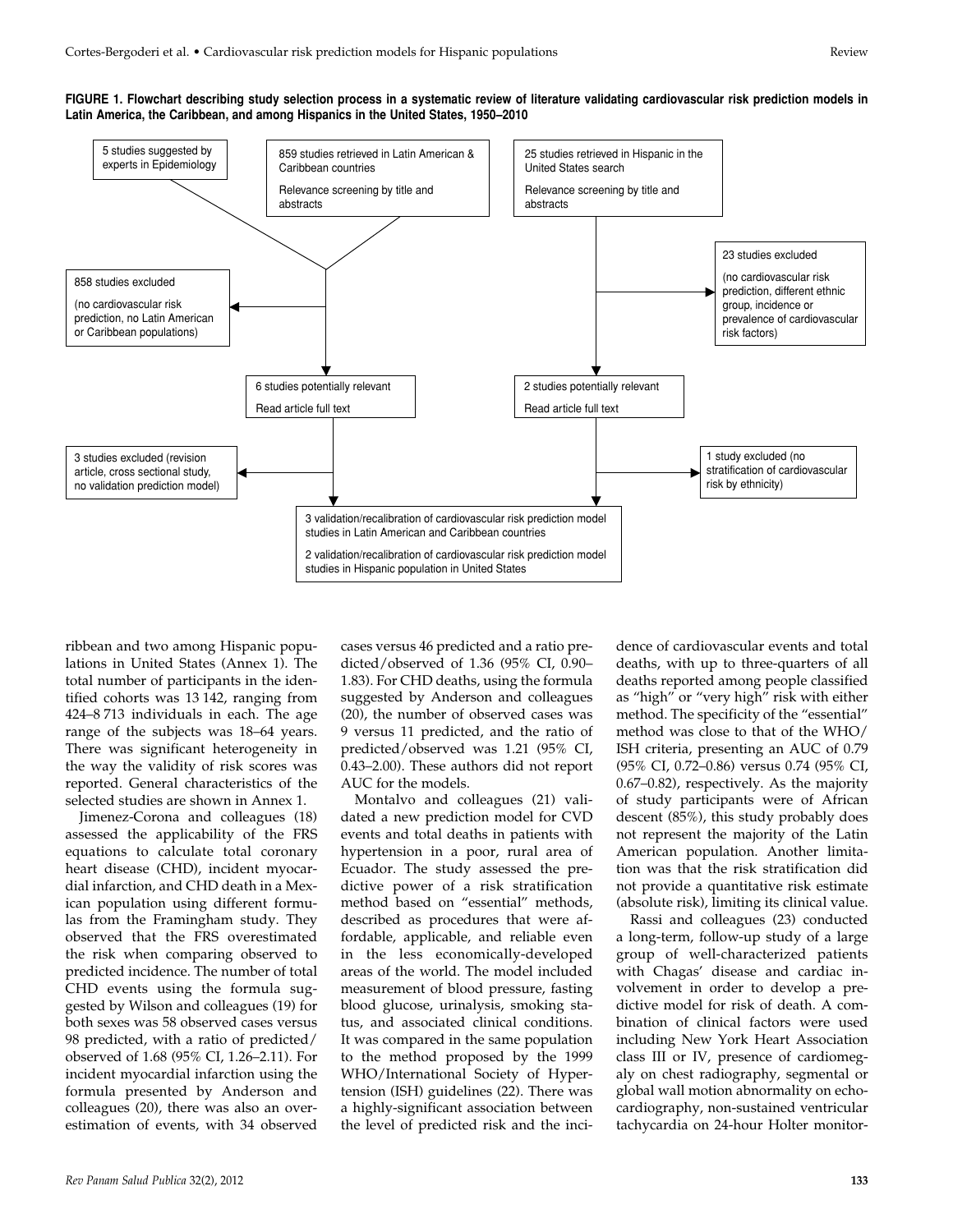ing, low QRS voltage on electrocardiography, and male sex. To calculate a risk score, each of the six prognostic variables were assigned a number of points that was proportionate to its regression coefficient. The mean follow-up was 7.9 years. The validation cohort consisted of patients with Chagas' disease treated in another institution, with characteristics similar to those of the development cohort. The AUC for the derivation cohort was 0.84 (95% CI, 0.79–0.89), and for the validation cohort, 0.81 (95% CI, 0.72– 0.90). The difference in the probability of death between the high-risk and the lower-risk groups was 0.53% at 5 years and 0.76% at 10 years.

For the Hispanic populations in the United States, two articles assessed the FRS and FRS factors among Mexican-Americans and Puerto Ricans. D'Agostino and colleagues (24) tested the validity and transportability of the Framingham CHD prediction functions in a multiethnic group, including the Puerto Rico Heart Health Program cohort. Per their observations, the FRS systematically overestimated CHD risk among Hispanics. The diagnostic performance was fair, with an AUC of 0.69.

Hurley and colleagues (5) assessed the ability of Framingham risk factors to predict cardiovascular death in Caucasians compared to Mexican-Americans and African-Americans. The risk factors identified were sex, age, smoking, diabetes, total cholesterol (without categorization), HDL cholesterol, and systolic blood pressure (treated or not). The association between age and CVD mortality for Mexican-Americans was not as strong as in Caucasians; that is, the hazard ratio (HR) was 2.46 (95% CI, 1.95–3.11) versus 3.37 (95% CI, 2.80–4.05), respectively. The AUC for CVD death was 0.78 for Mexican-Americans. It was observed that the predicted/observed mortality rate was higher for Mexican-Americans than for non-Hispanics Caucasians. The calibration goodness-of-fit  $\chi^2$  statistics for CVD mortality for Mexican-Americans indicated adequate fit for racial/ethnic group when the model was developed separately for each racial/ ethnic group.

# **DISCUSSION**

This study identified five studies that assessed cardiovascular risk prediction models in cohorts from Latin America

or Hispanic populations in the United States (5, 18, 21, 23, 24). Overall, evidence supporting the validity of CV prediction rules among these populations is scare.

The limited number of studies and the heterogeneity of the manner in which results were reported did not allow for a meta-analysis. Nonetheless, the results of this systematic review provide important insights and information useful to public policy and CVD prevention in Latin America and among Hispanics. This study may help to fill the gaps considering the lack of evidence and resources for developing a predictor model designed for this population group, which is at-risk and does not share the same characteristics as the populations that validated the models currently in use.

Estimation of CVD risk and interventions on the modifiable risk factors could be of high impact to CVD morbidity and mortality, as well as to each country's economics. First, risk prediction models, including the FRS, could help stratify cardiovascular risk events among Hispanics, but the models need to be recalibrated to the level of underlying cardiovascular risk observed in this population, which is generally lower than that from which the Framingham was derived. It has been shown that among young individuals with multiple CVD risk factors, the 10-year risk may be low, but the long-term risk may be high (24). This has been seen in Latin American countries whose populations are younger than the populations used to validate FRS, and is probably a reason for the observed CVD risk underestimation (24).

In the two studies assessing FRS prognostic performance (18, 24), the predicted number of events among Hispanics was almost double the number of actual events that occurred in those cohorts. After recalibration, the diagnostic performance of the FRS improved significantly. Of note, the FRS applicability among Puerto Ricans yielded a modest AUC, suggesting that the diagnostic performance of the FRS might still be inferior among Hispanics versus Caucasians, even after recalibration. These results are consistent with other studies that have tried to implement the FRS in populations other than the one in which it was derived (13, 25–27). In China, Liu and colleagues (14) compared the performance of the FRS to that of a local risk-prediction equation derived from a local cohort. The FRS systematically overestimated the event rates, but after recalibration for this specific population's underlying cardiovascular risk, its prognostic capabilities improved.

Principally, the FRS commonly needs recalibration because the risk prediction score used to calculate absolute risk is strongly influenced by the populationspecific risk. Since it would be impractical to have a risk prediction rule developed for each country in the world, it seems most feasible to use well-known cardiovascular risk prediction rules, recalibrating them according to the underlying cardiovascular risk of each specific country or geographic area (e.g., Latin America). In Chile, Icaza and colleagues (28) applied the FRS, but recalibrated the risk assuming a cardiovascular event rate lower than that of the United States, based on their national epidemiologic data for cardiovascular mortality. European populations with a low underlying cardiovascular risk have used the SCORE prediction system, adjusted for a low 10-year risk for fatal CVD (17). Because the recalibration process relies on accurate estimates of CVD event rates, epidemiologists and investigators must have valid sources reporting regional or national CVD events, using definitions of outcomes similar to the definitions used during the development and validation of the scores to be implemented.

The search also identified a study that validated the WHO/ISH cardiovascular risk score system (22). It tested a modified minimalist method and showed good performance when applied to a sample of hypertensive individuals in Ecuador. The system relies on hypothetical data sets for each WHO Region on the basis of risk factor prevalence and other information, as part of a collaborative risk assessment project (22). Conclusions by Montalvo and colleagues (21) might be implemented in areas of Latin America that have scare healthcare resources and where policymakers are willing to implement public health policies focused on primary prevention of CVD.

The search also identified a study that created and validated a risk prediction rule for Chagas' disease and proves that risk prediction models for conditions other than atherosclerotic CVD can be created and validated with good results and potential clinical use (23). Chagas is the leading cause of heart failure in the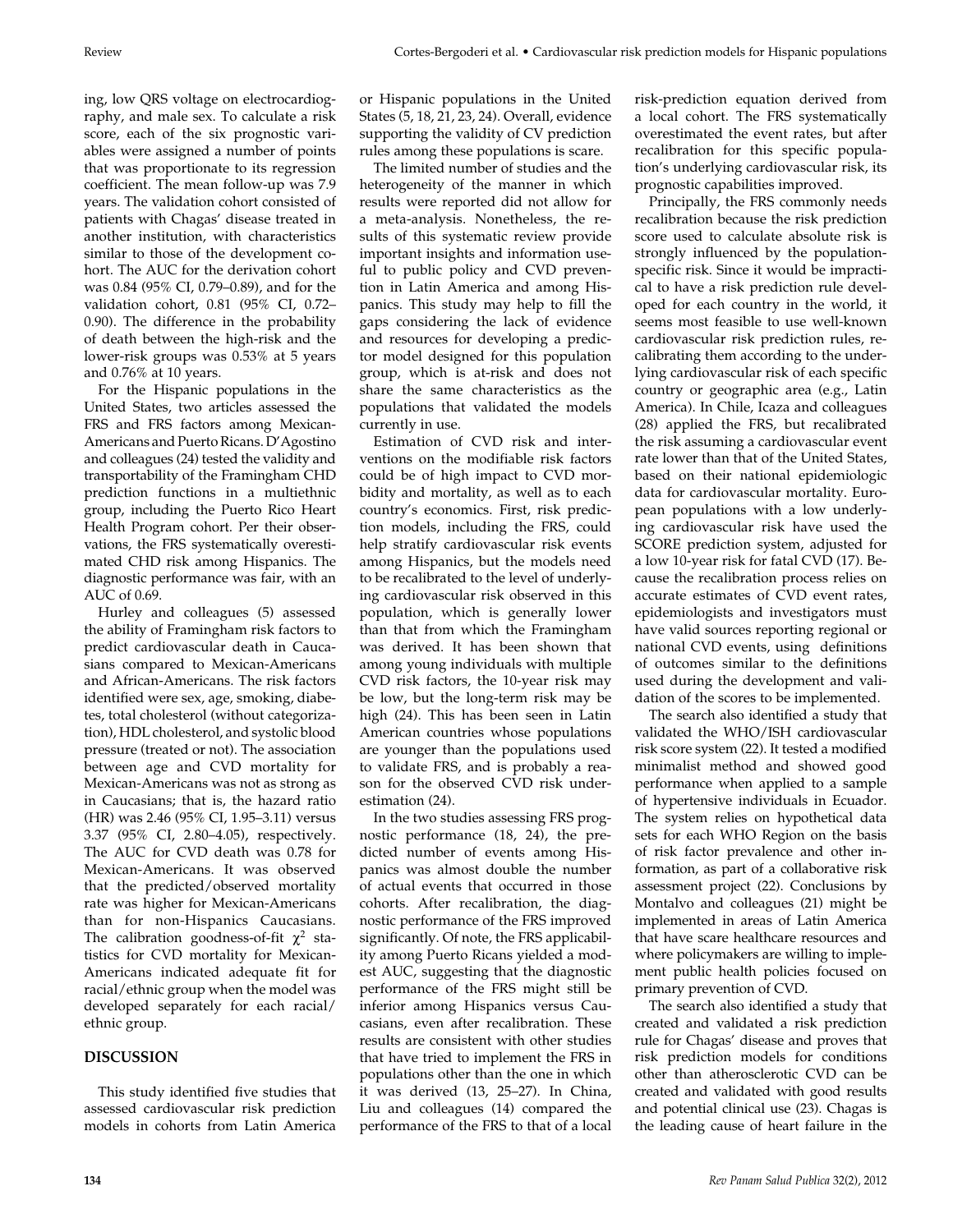Amazon area that spans several countries, and its prevalence is growing in some parts of South America. Thus, these prediction rules will likely help clinicians in a large area of South America to stratify patients with Chagas' disease according to risk of death and support the clinical decision making process.

Very limited data from the published literature was found that could assist with calculating cardiovascular risk in Latin America and among Hispanics in the United States. With more than 600 million Hispanics in Latin America and the worrisome trends in CVD risk factors, the expectation was that there would be more data supporting the use or validity of risk prediction rules in this large segment of the world population. The scarcity of research on which to base and validate cardiovascular prediction rules is not limited to Latin America or Hispanics in the United States; nearly every less developed area of the world and most minority groups in the United States are challenged by it. About 75% of all cardiovascular deaths in the world occur in less developed countries, but all of the major scores to predict cardiovascular events have been created and validated in North America and Europe. The epidemiologic transition in less developed countries has prompted WHO and others to take important steps toward creating simple predictive rules that use a pragmatic approach to target modifiable cardiovascular risk factors (29). The development and validation of risk prediction rules will help to target primary prevention strategies to those who will benefit the most, thereby improving the cost-effectiveness of atherosclerotic CVD prevention programs and treatment.

## **Study limitations**

This systematic review has several limitations. There are possibly some articles on validation of cardiovascular risk scores that were missed because they were either unpublished or were published by a Latin American medical journal that was not indexed by the major indices for scientific publications. In an effort to overcome this limitation, unpublished data was sought through direct contact with leaders in preventive cardiology in Latin America, and with epidemiologists with CVD risk prediction expertise in the United States.

Another limitation is the heterogeneity of Latin American populations and the inability to do further subgroup analysis among the intermediate risk populations. The databases are simply not available. Latin America boasts significant variability in diet, lifestyle, and even, genetics. Some areas, such as Argentina and the southern part of Brazil, have populations of predominantly Caucasian descent, and a diet rich in saturated fat and red meat, while vast portions of Central America have a large percentage of Indigenous Americans and a diet based on grains and vegetables. Therefore, because of the important differences among countries and communities in Latin America, the recalibration process applied in one country would need to be tested for validity in another.

A final limitation is that the definition of "Hispanic" includes a heterogeneous group of people linked by cultural and ethnic factors, and a common language that may, or may not, have anything to do with underlying CVD risk. Although studies have shown that Hispanics living in the United States may have lower CVD incidence than Caucasians, other studies have challenged this determination (9).

#### **Conclusions**

This systematic review revealed that the evidence of testing and validating CVD risk prediction rules among Latin American populations and/or Hispanics in United States is modest at best. Without proper recalibration, the FRS tested among Hispanic populations overestimates CVD risk. Ideally, risk prediction tools should incorporate affordable and accessible clinical and demographic information.

There are now a few cohort studies that could be imminently useful: in the United States, the Design and Implementation of the Hispanic Community Health Study/Study of Latinos (30); and in Latin America, the CESCAS I study in Argentina, Chile, and Uruguay (31); the INTERHEART study in Argentina, Brazil, Colombia, Chile, Guatemala, and Mexico) (3); and the Estudo Longitudinal de Salude do Adulto (ELSA) study in Brazil (32). The information from these could be helpful to future efforts to validate or calibrate current risk prediction rules in Latin America and among Hispanics in the United States.

**Acknowledgments.** The search for publications was conducted at the Mayo Clinic Plummer Library (Rochester, Minnesota, United States) by a librarian with expertise in systematic reviews. The authors gratefully acknowledge Patricia J. Erwin of the Plummer Library.

- 1. United States Census Bureau. Overview of race and Hispanic origin, 2010. Available at: http://www.census.gov/prod/cen2010/ briefs/c2010br-02.pdf Accessed on 12 January 2012.
- 2. American Heart Association. International cardiovascular disease statistics, 2004. Available at: http://www.muschealth.com/heart/ 2004StatUpdate.pdf Accessed on 12 January 2012.
- 3. Lanas F, Avezum A, Bautista LE, Diaz R, Luna M, Islam S, et al. Risk factors for acute myocardial infarction in Latin America: the INTERHEART Latin American study. Circulation. 2007;115(9):1067–74.
- **REFERENCES**
- 4. Schargrodsky H, Hernandez-Hernandez R, Champagne BM, Silva H, Vinueza R, Silva Aycaguer LC, et al. CARMELA: assessment of cardiovascular risk in seven Latin American cities. Am J Med. 2008;121(1):58–65.
- 5. Hurley LP, Dickinson LM, Estacio RO, Steiner JF, Havranek EP. Prediction of cardiovascular death in racial/ethnic minorities using Framingham risk factors. Circ Cardiovasc Qual Outcomes. 2010;3(2):181–7.
- 6. Barcelo A. Cardiovascular diseases in Latin America and the Caribbean. Lancet. 2006; 368(9536):625–6.
- 7. American Heart Association. Heart disease and stroke statistics, 2010. Available at:

http://my.americanheart.org/idc/groups/ ahamah-public/@wcm/@sop/documents/ downloadable/ucm\_319689.pdf Accessed on 10 August 2011.

- 8. Batsis JA, Nieto-Martinez RE, Lopez-Jimenez F. Metabolic syndrome: from global epidemiology to individualized medicine. Clin Pharmacol Ther. 2007;82(5):509–24.
- 9. Hunt KJ, Resendez RG, Williams K, Haffner SM, Stern MP, Hazuda HP. All-cause and cardiovascular mortality among Mexican-American and non-Hispanic White older participants in the San Antonio Heart Study– evidence against the "Hispanic paradox." Am J Epidemiol. 2003;158(11):1048–57.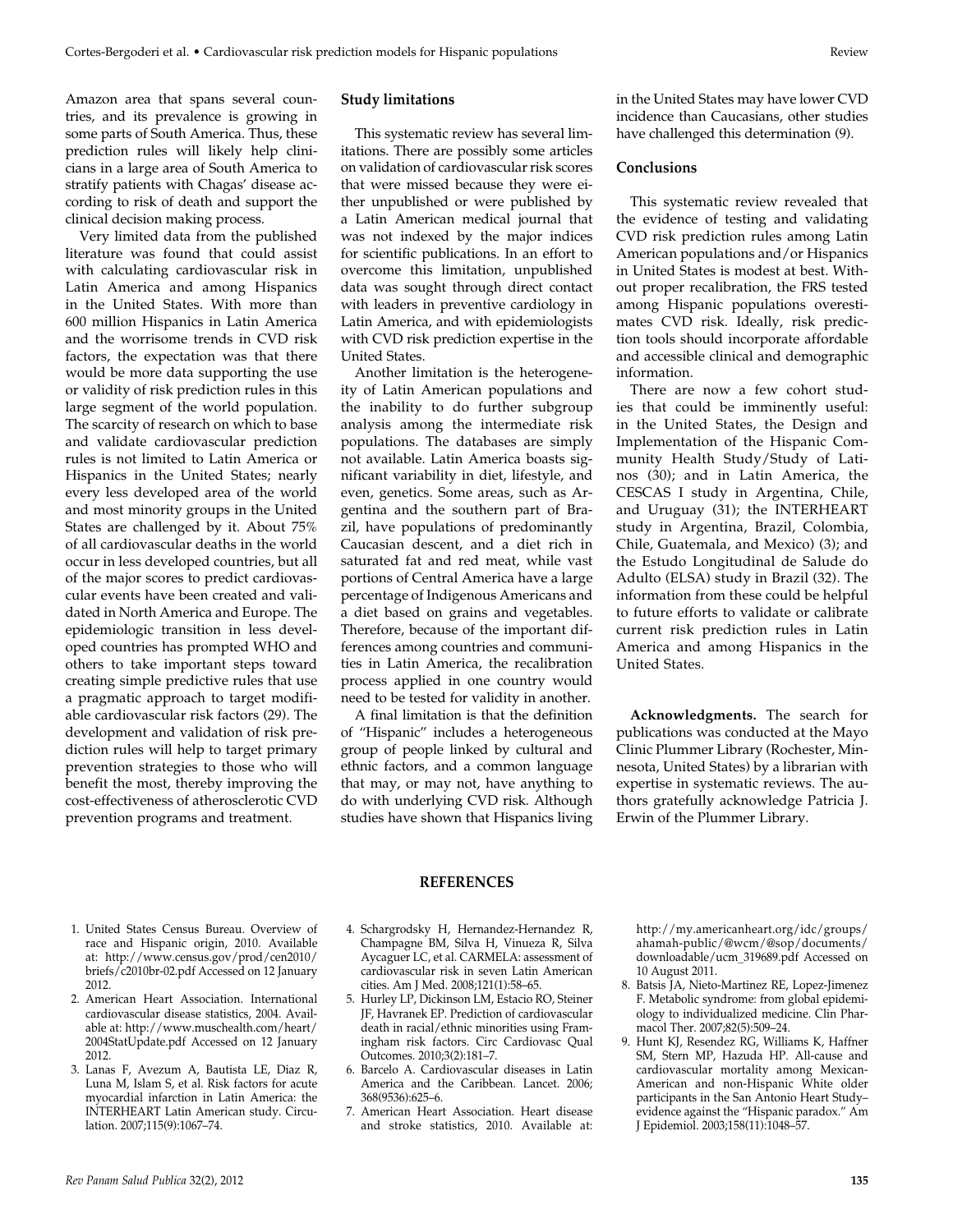- 10. Batsis JA, Lopez-Jimenez F. Cardiovascular risk assessment–from individual risk prediction to estimation of global risk and change in risk in the population. BMC Med. 2010; 8(May 25):29.
- 11. Eichler K, Puhan MA, Steurer J, Bachmann LM. Prediction of first coronary events with the Framingham score: a systematic review. Am Heart J. 2007;153(5):722–31.
- 12. Suka M, Sugimori H, Yoshida K. Application of the updated Framingham risk score to Japanese men. Hypertens Res. 2001;24(6):685–9.
- 13. Marrugat J, Solanas P, D'Agostino R, Sullivan L, Ordovas J, Cordon F, et al. Coronary risk estimation in Spain using a calibrated Framingham function. Rev Esp de Cardiol. 2003; 56(3):253–61.
- 14. Liu J, Hong Y, D'Agostino RB Sr., Wu Z, Wang W, Sun J, et al. Predictive value for the Chinese population of the Framingham CHD risk assessment tool compared with the Chinese Multi-Provincial Cohort Study. JAMA. 2004;291(21):2591–9.
- 15. Assmann G, Cullen P, Schulte H. Simple scoring scheme for calculating the risk of acute coronary events based on the 10-year follow-up of the prospective cardiovascular Munster (PROCAM) study. Circulation. 2002;105(3):310–5.
- 16. Ridker PM, Buring JE, Rifai N, Cook NR. Development and validation of improved algorithms for the assessment of global cardiovascular risk in women: the Reynolds Risk Score. JAMA. 2007;297(6):611–9.
- 17. Conroy RM, Pyorala K, Fitzgerald AP, Sans S, Menotti A, De Backer G, De Bacquer D, Ducimetiere P, Jousilahti P, Keil U, Njolstad I, Oganov RG, Thomsen T, Tunstall-Pedoe H, Tverdal A, Wedel H, Whincup P, Wilhelmsen L, Graham IM. Estimation of ten-year risk of fatal cardiovascular disease in Europe: the SCORE project. Euro Heart J. 2003;24(11):987–1003.
- 18. Jimenez-Corona A, Lopez-Ridaura R, Williams K, Gonzalez-Villalpando ME, Simon J, Gonzalez-Villalpando C. Applicability of Framingham risk equations for studying a

low-income Mexican population. Salud publica Mex. 2009;51(4):298–305.

- 19. Wilson PW, D'Agostino RB, Levy D, Belanger AM, Silbershatz H, Kannel WB. Prediction of coronary heart disease using risk factor categories. Circulation. 1998;97(18):1837–47.
- 20. Anderson KM, Wilson PW, Odell PM, Kannel WB. An updated coronary risk profile. A statement for health professionals. Circulation. 1991;83(1):356–62.
- 21. Montalvo G, Avanzini F, Anselmi M, Prandi R, Ibarra S, Marquez M, et al. Diagnostic evaluation of people with hypertension in low income country: cohort study of "essential" method of risk stratification. BMJ. 2008;337: 1387.
- 22. Chalmers J, MacMahon S, Mancia G, Whitworth J, Beilin L, Hansson L, et al. World Health Organization–International Society of Hypertension Guidelines for the management of hypertension. Clin Exp Hypertens. 1999;21(5–6):1009–60.
- 23. Rassi A Jr., Rassi A, Little WC, Xavier SS, Rassi SG, Rassi AG, et al. Development and validation of a risk score for predicting death in Chagas' heart disease. N Engl J Med. 2006; 355(8):799–808.
- 24. D'Agostino RB, Sr., Grundy S, Sullivan LM, Wilson P. Validation of the Framingham coronary heart disease prediction scores: results of a multiple ethnic groups investigation. JAMA. 2001;286(2):180–7.
- 25. Brindle P, Emberson J, Lampe F, Walker M, Whincup P, Fahey T, et al. Predictive accuracy of the Framingham coronary risk score in British men: prospective cohort study. BMJ. 2003; 327(7426):1267.
- 26. Empana JP, Ducimetiere P, Arveiler D, Ferrieres J, Evans A, Ruidavets JB, et al. Are the Framingham and PROCAM coronary heart disease risk functions applicable to different European populations? The PRIME Study. Eur Heart J 2003;24(21):1903–11.
- 27. Hense HW, Schulte H, Lowel H, Assmann G, Keil U. Framingham risk function overestimates risk of coronary heart disease in men

and women from Germany—results from the MONICA Augsburg and the PROCAM cohorts. Eur Heart J. 2003;24(10):937–45.

- 28. Icaza G, Nunez L, Marrugat J, Mujica V, Escobar MC, Jimenez AL, et al. Estimación de riesgo de enfermedad coronaria mediante la función de Framingham adoptada para la población chilena. Rev Med de Chil. 2009; 137(10):1273–82.
- 29. Gaziano TA, Young CR, Fitzmaurice G, Atwood S, Gaziano JM. Laboratory-based versus non-laboratory-based method for assessment of cardiovascular disease risk: the NHANES I follow-up study cohort. Lancet. 2008;371(9616):923–31.
- 30. Sorlie PD, Aviles-Santa LM, Wassertheil-Smoller S, Kaplan RC, Daviglus ML, Giachello AL, et al. Design and implementation of the Hispanic Community Health Study/Study of Latinos. Ann Epidemiol. 2010;20(8):629–41.
- 31. Rubinstein AL, Irazola VE, Poggio R, Bazzano L, Calandrelli M, Lanas Zanetti FT, et al. Detection and follow-up of cardiovascular disease and risk factors in the Southern Cone of Latin America: the CESCAS I study. BMJ Open. 2011;1(1):e000126.
- 32. Aquino EM, Barreto SM, Bensenor IM, Carvalho MS, Chor D, Duncan BB, et al. Brazilian Longitudinal Study of Adult Health (ELSA-Brasil): objectives and design. Am J Epidemiol. 2012;175(4):315–24.

Manuscript received on 6 June 2011. Revised version accepted for publication on 28 March 2011.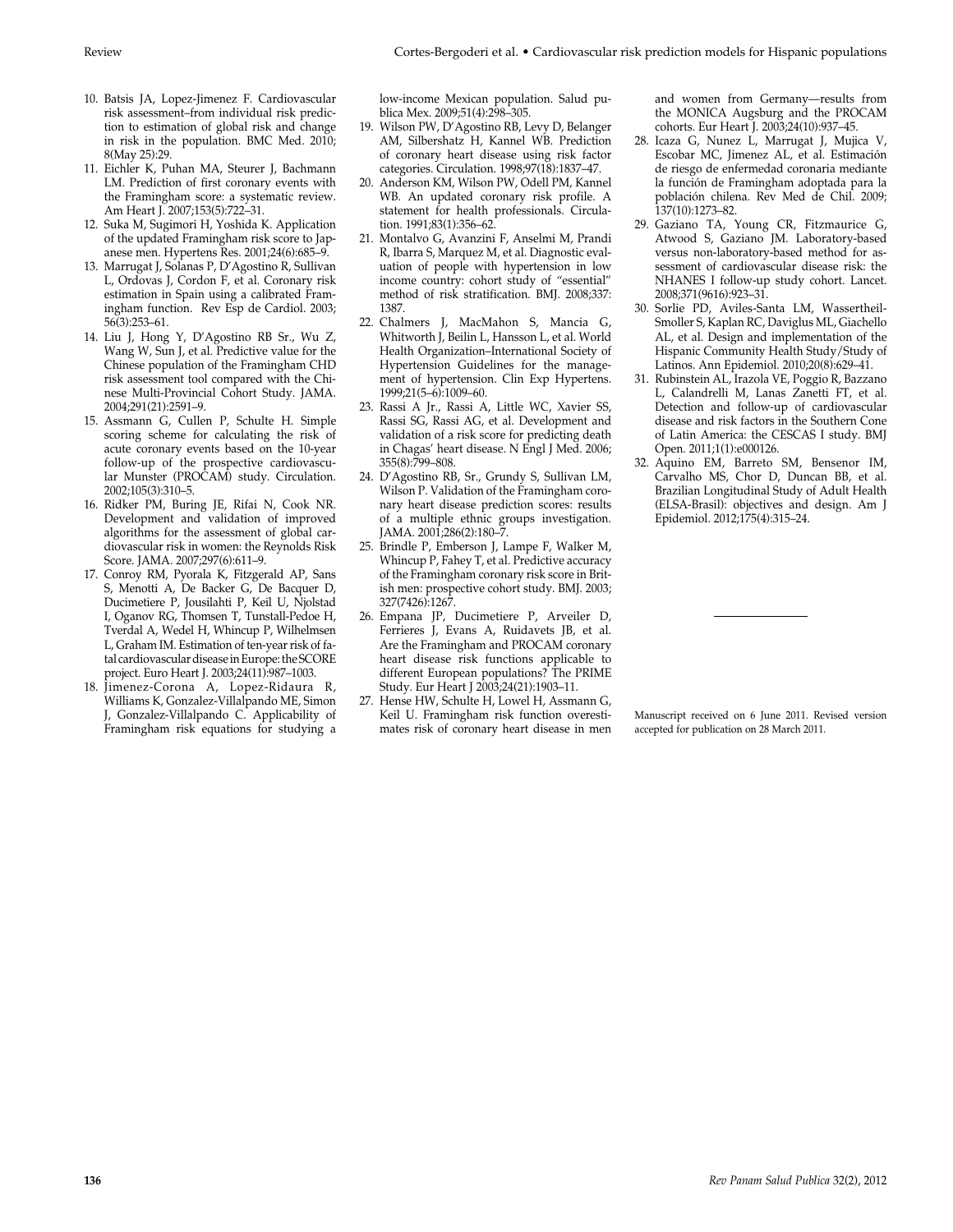|                                      | ANNEX 1. Characteristics of studies selected for a systematic<br>in the United States of America, 1950-2010 |                                        |                                            |                                          |                   |                                       |                                                              |                                               | review of the literature on cardiovascular risk prediction models in Latin America, including the Caribbean and among Hispanics |
|--------------------------------------|-------------------------------------------------------------------------------------------------------------|----------------------------------------|--------------------------------------------|------------------------------------------|-------------------|---------------------------------------|--------------------------------------------------------------|-----------------------------------------------|---------------------------------------------------------------------------------------------------------------------------------|
| (authors, year,<br>country)<br>Study | Objectives                                                                                                  | Outcome                                | Design                                     | and inclusion<br>Sample size<br>criteria | Age/sex           | Follow up                             | Scoring system                                               | Summary of results                            | Methodology quality                                                                                                             |
| Jimenez-Corona<br>et al. (18)        | To predict the risk<br>of coronary heart                                                                    | non-fatal MI,<br>Fatal MI <sup>a</sup> | The Mexico City<br>Cohort study:           | $n = 1667$                               | 35-64 years       | 6.2 years<br>(range                   | Age, current smoking,<br>SBP <sup>c</sup> , DBP <sup>d</sup> | Framingham score<br>prediction                | of the population. Good<br>Sample representative                                                                                |
| 2009                                 | disease and                                                                                                 | or both                                | Diabetes Study                             | Males and                                | 681 men           | $0.2 - 9.8$                           | nypertension                                                 | overestimated the                             | length of follow up                                                                                                             |
| Mexico                               | incident myocardial                                                                                         |                                        | (prevalence and<br>incidence of            | without MI at<br>females                 | 986 women         | years)                                | diabetes, cholesterol,<br>HDL-cholesterol <sup>e</sup>       | observed number of<br>total CHD cases in      | different outcomes.<br>Assessed three                                                                                           |
|                                      | infarction using<br>Framingham risk                                                                         |                                        | diabetes and CV <sup>b</sup>               | baseline                                 |                   |                                       | Formulas used:<br>Wilson P and                               | both men and women.<br>Overall ratio of       | Ascertainment of                                                                                                                |
|                                      | score                                                                                                       |                                        | risk factors in low<br>income urban        |                                          |                   |                                       | Anderson HM (for                                             | predicted/observed                            | appropriate. AUC <sup>9</sup> not<br>outcomes was                                                                               |
|                                      |                                                                                                             |                                        | populations of<br>Mexico City)             |                                          |                   |                                       | CHD', incident MI and<br>CHD death; incident                 | 1.68 for CHD and 1.36<br>for incident MI.     | reported.                                                                                                                       |
|                                      |                                                                                                             |                                        |                                            |                                          |                   |                                       | MI, CHD death).                                              |                                               |                                                                                                                                 |
| Montalvo et al. (21)                 | To assess the                                                                                               | CV events and                          | Prospective cohort                         | $n = 504$                                | $\ge$ 18 years    | 6.7 years                             | "Essential method":                                          | Up to three-fourths of                        | Model could be used in                                                                                                          |
| 2008                                 | predictive power of                                                                                         | total deaths                           | study.                                     |                                          |                   | (range                                | blood pressure,                                              | all CV events and two-                        | poor areas. Population                                                                                                          |
| Ecuador                              | a risk stratification                                                                                       |                                        | Performed in a                             | Males and                                | 67% females       | $4.4 - 9.0$                           | medical history                                              | thirds of all deaths                          | studied is not                                                                                                                  |
|                                      | method for people<br>with hypertension                                                                      |                                        | Ecuadorian forest<br>rural area of the     | hypertension<br>females with             |                   | years)                                | smoking, age, sex,<br>diabetes                               | were among high or<br>very high risk          | entire country (mainly<br>representative of the                                                                                 |
|                                      | based on                                                                                                    |                                        | (85% black, 10%                            |                                          |                   |                                       |                                                              |                                               | Blacks). Ascertainment                                                                                                          |
|                                      | procedures and<br>"essential"                                                                               |                                        | Indigenous, and<br>white)<br>5%            |                                          |                   |                                       | WHO/ISH: fasting<br>plood glucose,                           |                                               | appropriate. Model<br>of outcomes was                                                                                           |
|                                      | comparing with the                                                                                          |                                        |                                            |                                          |                   |                                       | cholesterol, creatinine,                                     |                                               | validated only internally.                                                                                                      |
|                                      | results given by the<br>method suggested                                                                    |                                        |                                            |                                          |                   |                                       | urinalysis and ECG                                           |                                               | No quantitative risk<br>estimation.                                                                                             |
|                                      | by the WHO/ISH <sup>r</sup>                                                                                 |                                        |                                            |                                          |                   |                                       |                                                              |                                               |                                                                                                                                 |
| Rassi et al. (23)                    | To develop a                                                                                                | Death                                  | Prospective cohort                         | $n = 424$                                | $47 \pm 11$ years | 7.9                                   | NYHA functional                                              | The difference in the                         | Representative of the                                                                                                           |
| 2006<br>Brazil                       | model to predict                                                                                            |                                        | study. Rural and                           |                                          |                   | ${\frac{(\text{range})}{4.7 - 11.1}}$ | class III or IV,                                             | probability of death<br>between the high risk | entire population.                                                                                                              |
|                                      | the risk of death in                                                                                        |                                        | urban population of<br>central Brazil that | Male and                                 | 247 (58.3%)       |                                       | cardiomegaly on chest                                        |                                               | Appropriate follow up.                                                                                                          |
|                                      | Chagas' heart<br>patients with                                                                              |                                        | were served by a                           | outpatients<br>female                    | males             | years)                                | global wall-motion<br>X-ray, segmental                       | groups was 0.53<br>and the low risk           | Validated using a subset<br>data. Model could be                                                                                |
|                                      | disease                                                                                                     |                                        | regional referral                          | with Chagas'                             |                   |                                       | abnormality on                                               | at 5 years and 0.76                           | routinely used.                                                                                                                 |
|                                      |                                                                                                             |                                        | hospital.                                  | disease and                              |                   |                                       | echocardiography                                             | at 10 years.                                  | Ascertainment of                                                                                                                |
|                                      |                                                                                                             |                                        |                                            | nvolvement<br>cardiac                    |                   |                                       | ventricular tachycardia<br>nonsustained                      | C statistic was 0.81<br>(95% Cl-0.72–0.90)    | outcomes was<br>appropriate.                                                                                                    |
|                                      |                                                                                                             |                                        |                                            |                                          |                   |                                       | on 24 hour Holter                                            |                                               |                                                                                                                                 |
|                                      |                                                                                                             |                                        |                                            |                                          |                   |                                       | monitoring, low QRS<br>voltage on ECG,                       |                                               |                                                                                                                                 |
|                                      |                                                                                                             |                                        |                                            |                                          |                   |                                       | male sex                                                     |                                               |                                                                                                                                 |
|                                      |                                                                                                             |                                        |                                            |                                          |                   |                                       |                                                              |                                               | (continued)                                                                                                                     |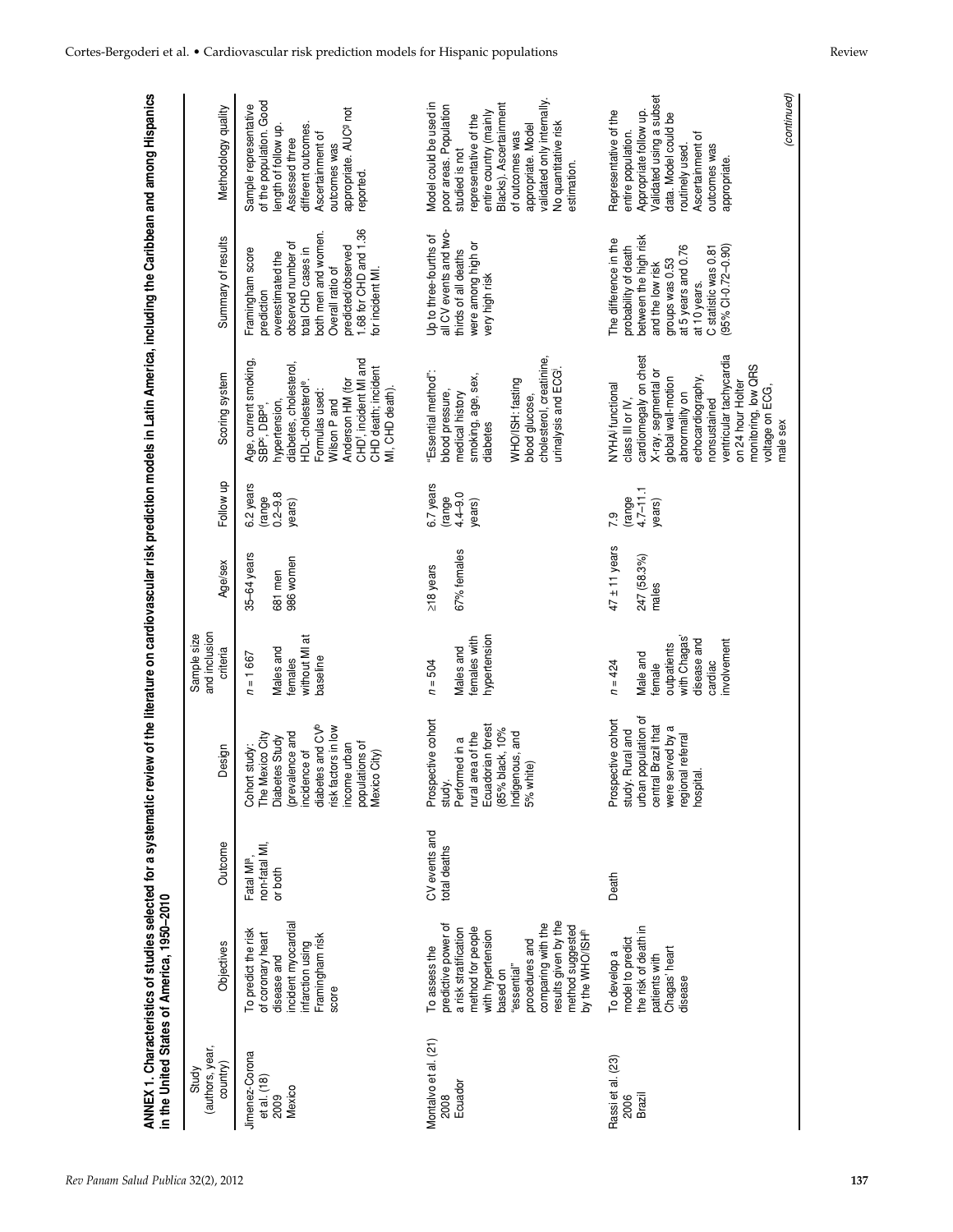| ANNEX 1. (Continued)                                                                                                                                                                                                                                                                                 |                                                                                                                                                                                                      |                                                                       |                                                                                                                                                                                                                          |                                                                                                                  |                                                                             |                             |                                                                                             |                                                                                                                                                                             |                                                                                                                                                                                                                                                                                                                         |
|------------------------------------------------------------------------------------------------------------------------------------------------------------------------------------------------------------------------------------------------------------------------------------------------------|------------------------------------------------------------------------------------------------------------------------------------------------------------------------------------------------------|-----------------------------------------------------------------------|--------------------------------------------------------------------------------------------------------------------------------------------------------------------------------------------------------------------------|------------------------------------------------------------------------------------------------------------------|-----------------------------------------------------------------------------|-----------------------------|---------------------------------------------------------------------------------------------|-----------------------------------------------------------------------------------------------------------------------------------------------------------------------------|-------------------------------------------------------------------------------------------------------------------------------------------------------------------------------------------------------------------------------------------------------------------------------------------------------------------------|
| (authors, year,<br>country)<br>Study                                                                                                                                                                                                                                                                 | Objective                                                                                                                                                                                            | Outcome                                                               | Design                                                                                                                                                                                                                   | and inclusion<br>Sample size<br>criteria                                                                         | Age/sex                                                                     | Follow up                   | Scoring system                                                                              | Summary of results                                                                                                                                                          | Methodology quality                                                                                                                                                                                                                                                                                                     |
| D'Agostino et al. (24)<br><b>United States</b><br>2001                                                                                                                                                                                                                                               | and transportability<br>of the Framingham<br>institute workshop<br>To test the validity<br>organized for this<br>Lung, and Blood<br>CHD prediction<br>National Heart,<br>functions per a<br>purpose. | Coronary death<br>or myocardial<br>outcomes)<br>infarction<br>("hard" | nested case-control<br>Rico Heart Health<br>ethnically diverse<br>used the Puerto<br>Six prospective,<br>program (urban<br>and rural men).<br>Hispanic cohort<br>I rural men).<br>cohorts. For<br>Prospective,<br>study. | Americans,<br>Americans,<br>$n = 23424$<br>Males only<br>Japanese-<br>Hispanics<br>Whites,<br>Blacks,<br>Native- | Hispanic men<br>45-64 years<br>8713                                         | Hispanics<br>3 years<br>io, | total cholesterol, HDL<br>cholesterol, diabetes,<br>Age, blood pressure,<br>current smoking | Framingham functions<br>For Hispanic men, the<br>overestimated the risk<br>After recalibration, the<br>of 5-year CHD events.<br>function worked well<br>in this population. | appropriate. Follow up<br>recalibration. Sample<br>Performed internal<br>limited to 3 years.<br>Ascertainment of<br>outcomes was<br>limited to men.<br>validation and                                                                                                                                                   |
| <b>United States</b><br>Hurley et al. (5)<br>2010                                                                                                                                                                                                                                                    | African-Americans<br>Framingham risk<br>factors to predict<br>compared with<br>cardiovascular<br>To assess the<br>Caucasians<br>Latinos and<br>ability of<br>death in                                | Cardiovascular<br>death.                                              | mortality data using<br>Survey (NHANES <sup>k</sup><br>III)<br>Data sources from<br>national registries.<br>the Third National<br>Cross sectional<br>Examination<br>survey plus<br>Health and<br>Nutrition               | non-Hispanic<br>non-Hispanic<br>Black, and<br>Americans<br>$n = 7125$<br>Mexican<br>White,                       | 40-80 years.<br>913 females)<br>919 males,<br>Americans<br>Mexican-<br>1834 | 6 years                     | cholesterol, smoking<br>Sex, age, SBP, total<br>cholesterol, HDL<br>and diabetes.           | mortality rate is higher<br>values. The predicted<br>non-Hispanic Whites.<br>cholesterol or BP<br>categorization of<br>Americans than<br>for Mexican-<br>There is no        | follow up. Ascertainment<br>Good representation of<br>Hispanics. Appropriate<br>using Framingham risk<br>appropriate. Assessed<br>prediction of CV death<br>the U.S. population of<br>factors, but does not<br>previously validated<br>provide a risk score<br>of outcomes was<br>system nor use a<br>prediction model. |
| <sup>e</sup> High density lipoprotein cholesterol<br>New York Heart Association.<br>Diastolic blood pressure.<br>c Systolic blood pressure.<br>f Coronary heart disease.<br>9 Area under the curve.<br>a Myocardial infarction.<br>Electrocardiogram.<br>Blood pressure.<br><b>b</b> Cardiovascular. | h World Health Organization/International Society of Hypertension.<br>National Health and Nutrition Examination Survey.                                                                              |                                                                       |                                                                                                                                                                                                                          |                                                                                                                  |                                                                             |                             |                                                                                             |                                                                                                                                                                             |                                                                                                                                                                                                                                                                                                                         |

Review Cortes-Bergoderi et al. • Cardiovascular risk prediction models for Hispanic populations